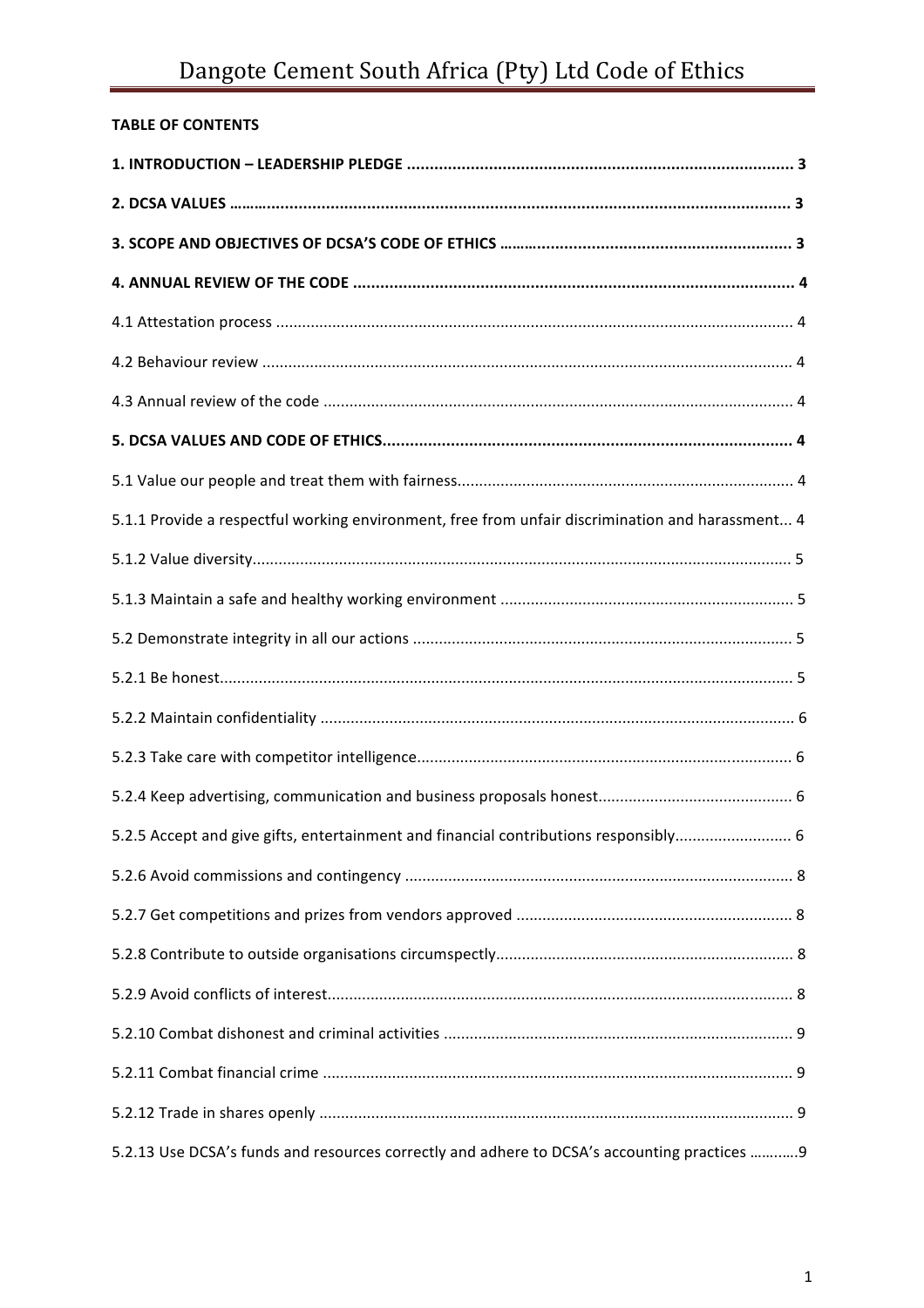# Dangote Cement South Africa (Pty) Ltd Code of Ethics

| 5.2.15 Use DCSA's electronic equipment and communication resources correctly  10 |  |
|----------------------------------------------------------------------------------|--|
|                                                                                  |  |
|                                                                                  |  |
|                                                                                  |  |
|                                                                                  |  |
|                                                                                  |  |
|                                                                                  |  |
|                                                                                  |  |
|                                                                                  |  |
|                                                                                  |  |
|                                                                                  |  |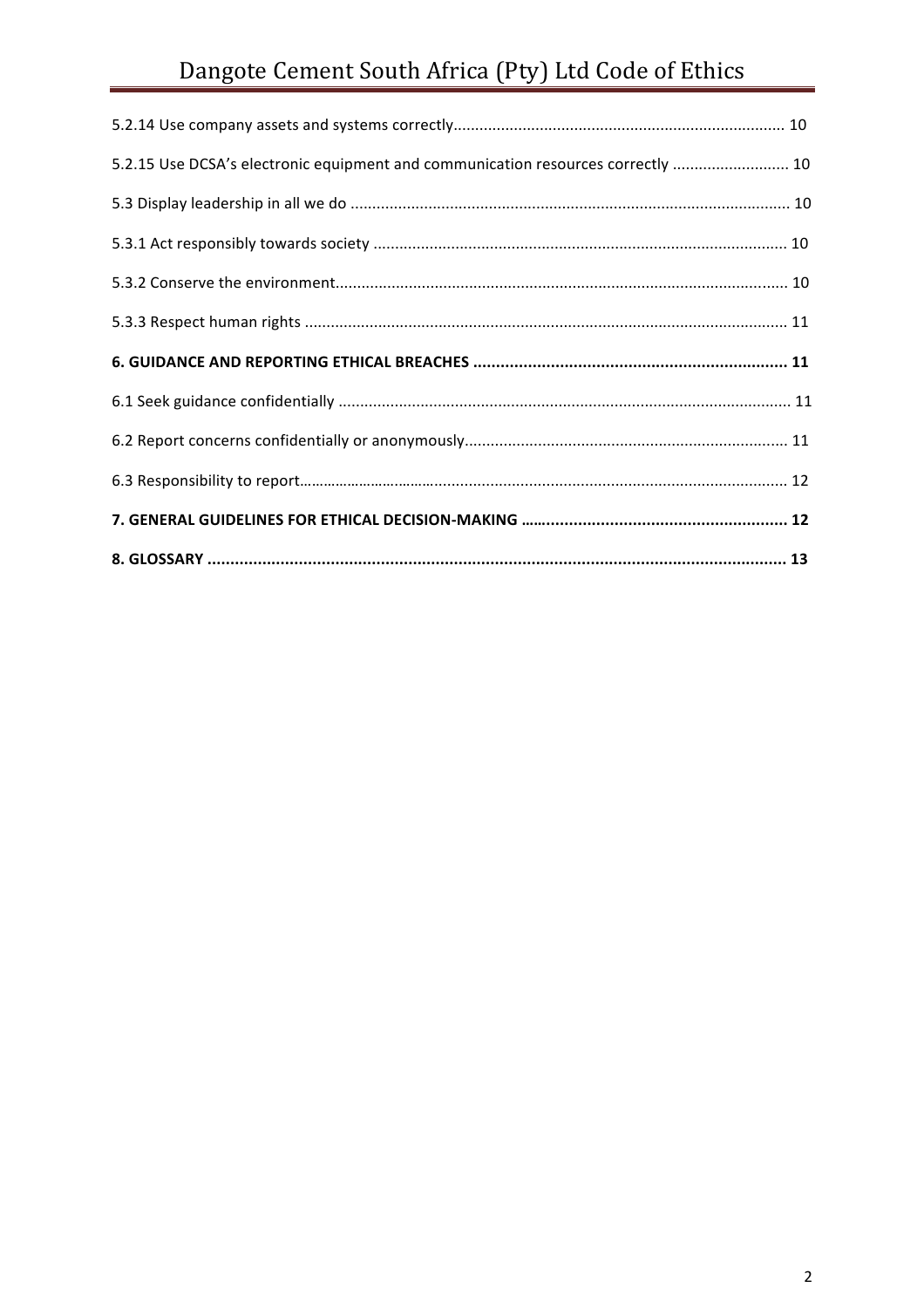# 1. **INTRODUCTION – LEADERSHIP PLEDGE**

# Dear Colleagues

At DCSA, serving our customers and stakeholders and exceeding their expectations is at the core of everything we do. We are committed to upholding the highest possible ethical standards. We believe that all our efforts should be conducted with honesty and integrity. All people must be treated fairly and with dignity.

DCSA is committed to upholding exacting levels of governance and compliance. Our dedication to these ethical standards underpins all our actions, both corporate and personal. This code is not a set of regulations, but instead is a test against which every DCSA employee must measure their decisions. 

I personally commit to uphold the ethical standards and values outlined in this code and ask each of you to do the same.

# **Group Chief Executive**

#### 2. **DCSA VALUES**

#### **Our DCSA values guide our behaviour:**

- Value our people and treat them with fairness
- Demonstrate integrity in all our actions
- Strive to exceed the needs of our customers
- Take responsibility for the quality of our work
- Display leadership in all we do.

#### 3. **SCOPE AND OBJECTIVES OF DCSA'S CODE OF ETHICS**

This code of ethics provides a basic framework and guidance for behaviours and business conduct that are consistent with DCSA's values. This code applies to all directors (executive and nonexecutive) as well as to employees of DCSA.

Where DCSA enters into a joint venture (JV) with another organisation or entity and where DCSA's name and/or image are inextricably linked to such a JV, it is imperative that the management and employees of that JV formally support this code of ethics.

The objectives of this code are to:

- define acceptable standards of conduct that form the foundation for compliance with DCSA policies and procedures;
- inform and inspire you to work towards desired behaviours;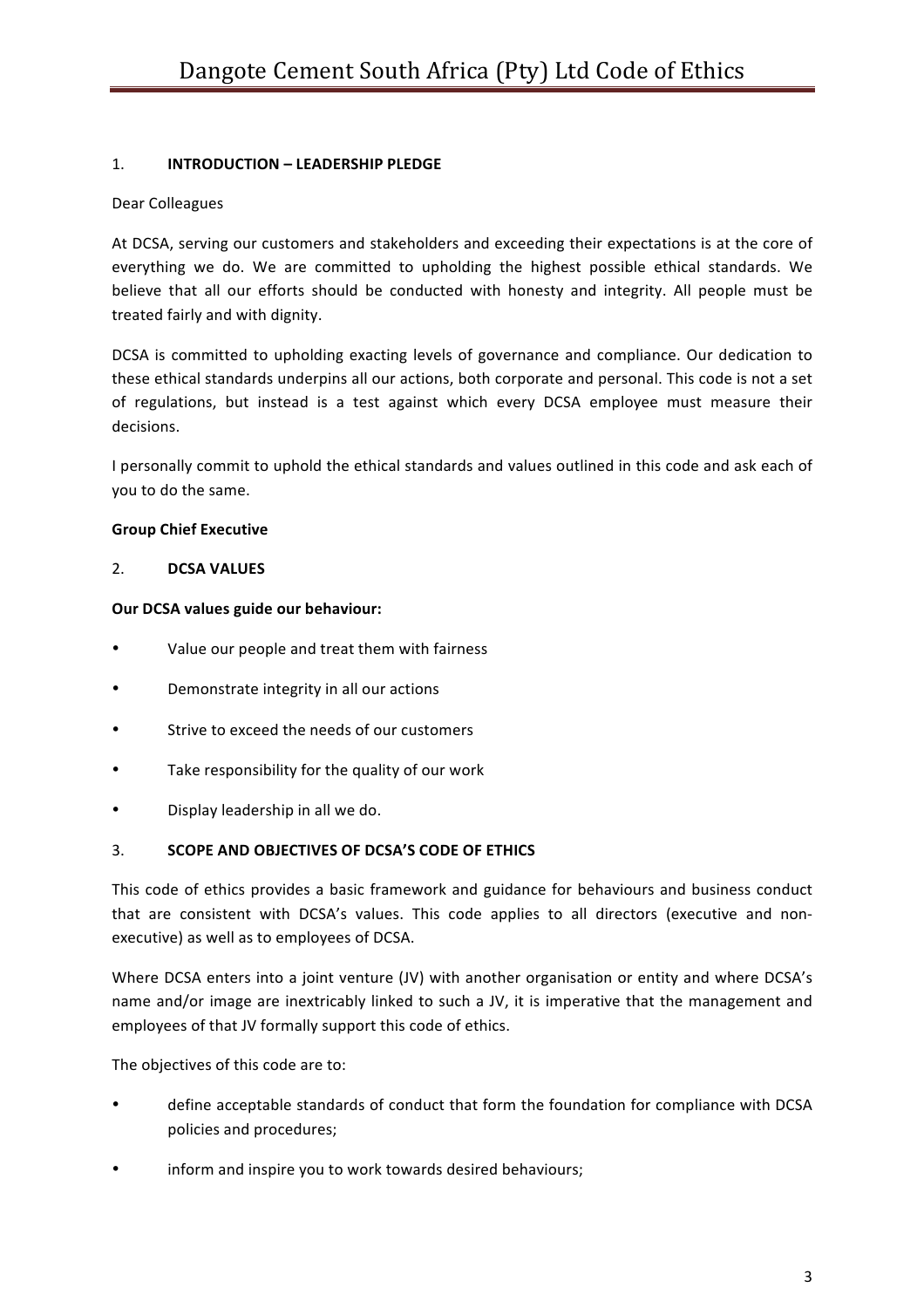- support DCSA's objective to be a leader in corporate responsibility; and
- contribute to the fulfilment of DCSA's governance obligations.

#### **4. ANNUAL REVIEW OF THE CODE**

#### **4.1 Attestation process**

All DCSA employees must attest, by means of a signature, that they have read and understood the requirements of the code of ethics and that they comply with it.

Failure to comply with the Group policies and procedures constitutes grounds for disciplinary action, which could potentially include dismissal and, where appropriate, referral to the relevant regulatory authorities. 

#### **4.2 Behaviour review**

All employees conducting business on DCSA's behalf, regardless of their role or location, are expected to consistently demonstrate DCSA's values in the workplace and beyond in their behaviour.

#### **4.3 Annual review of the code**

The Board will review the code of ethics annually.

#### **5. DCSA VALUES AND CODE OF ETHICS**

#### **5.1** Value our people and treat them with fairness

#### **5.1.1** Provide a respectful working environment, free from unfair discrimination and harassment

To provide a respectful working environment, free from unfair discrimination and harassment, a DCSA employee must:

- not exhibit any form of unfair discrimination based on race, religion, gender, political conviction, sexual orientation or disability;
- report unfair and unjustified discrimination;
- refrain from any form of bullying, harassment and victimisation;
- refrain from using offensive and insensitive language;
- refrain from actions that could be interpreted as sexual intimidation or harassment or the tacit approval of these;
- avoid sending e-mail messages containing material or statements that are discriminatory, offensive, defamatory, sexual, pornographic or harassing in nature;
- create a climate and opportunities for people to raise concerns about conduct perceived to be unethical without fear of victimisation; and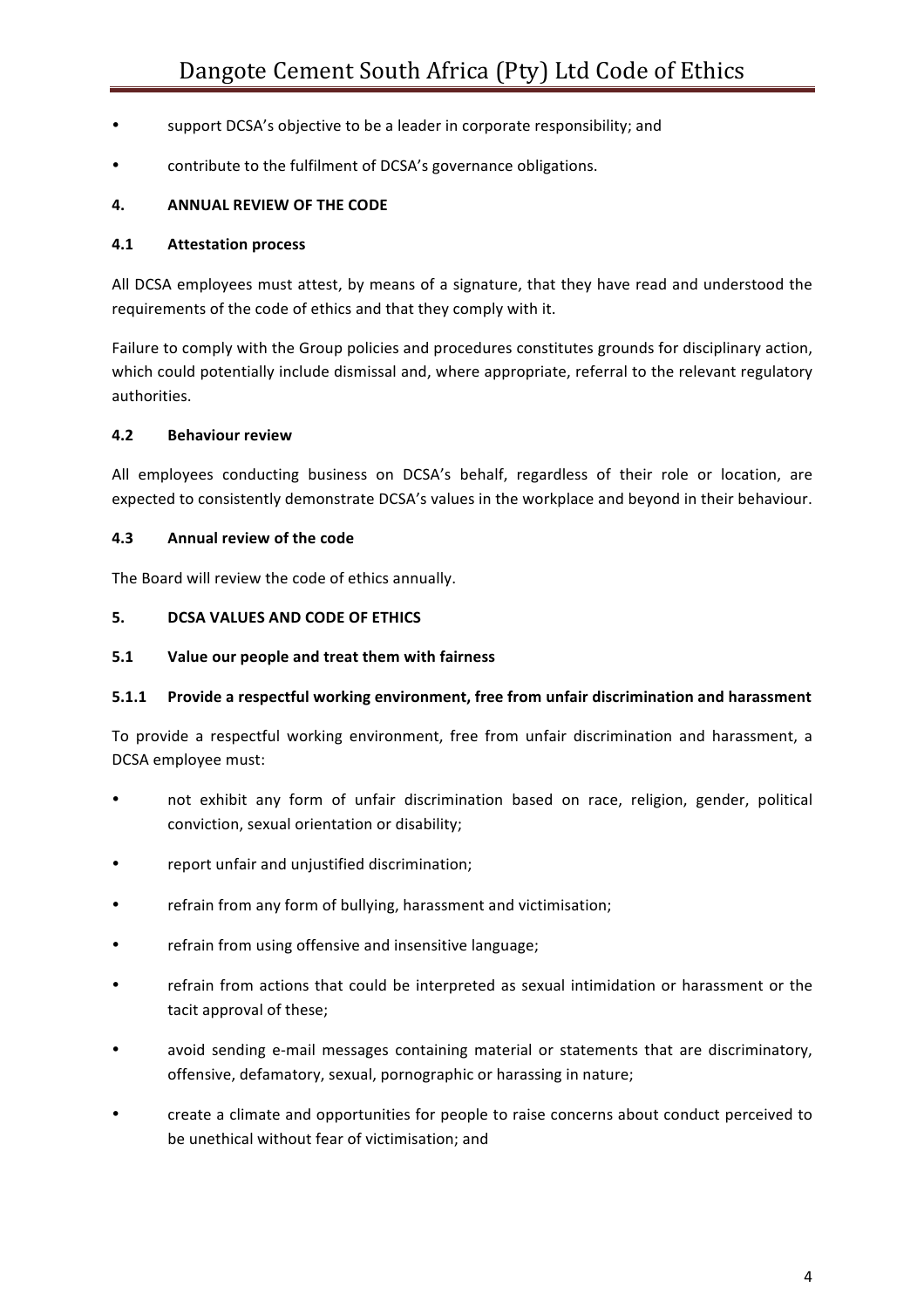• create a work environment where people can raise ideas and opinions without fear of being victimised or discriminated against.

# **5.1.2 Value diversity**

To demonstrate that diversity is valued in DCSA, DCSA employees must:

- help promote a culture that appreciates and respects the diversity of our people and leverages it as a strength;
- respect the various traditions and cultures that are represented in the workplace and in the communities we serve;
- respect the inherent dignity and worth of all people, and deal justly, fairly and impartially with each individual;
- provide fair access to employment opportunities as governed by applicable regulatory requirements;
- implement measures for the employment and development of disadvantaged people; and
- aim to contribute to the economic well-being and social development of communities where we do business.

#### **5.1.3** Maintain a safe and healthy working environment

To maintain a safe and healthy working environment, DCSA employees must:

- take all reasonable precautions to prevent workplace accidents and injuries;
- adhere to all safety, health and work-related laws and regulations; and
- adhere to DCSA's safety, health and environmental policies, regulations and procedures.
- take all reasonable steps to create a disability friendly environment

#### **5.2 Demonstrate integrity in all our actions**

#### **5.2.1 Be** honest

To display honesty, DCSA employees must:

- communicate in a truthful, open and transparent manner, subject to legal and competitive constraints;
- not make false accusations or declarations against fellow employees, nor against competitors and their products;
- deliver on promises made and live up to others' rightful expectations;
- ensure accurate and ethical reporting;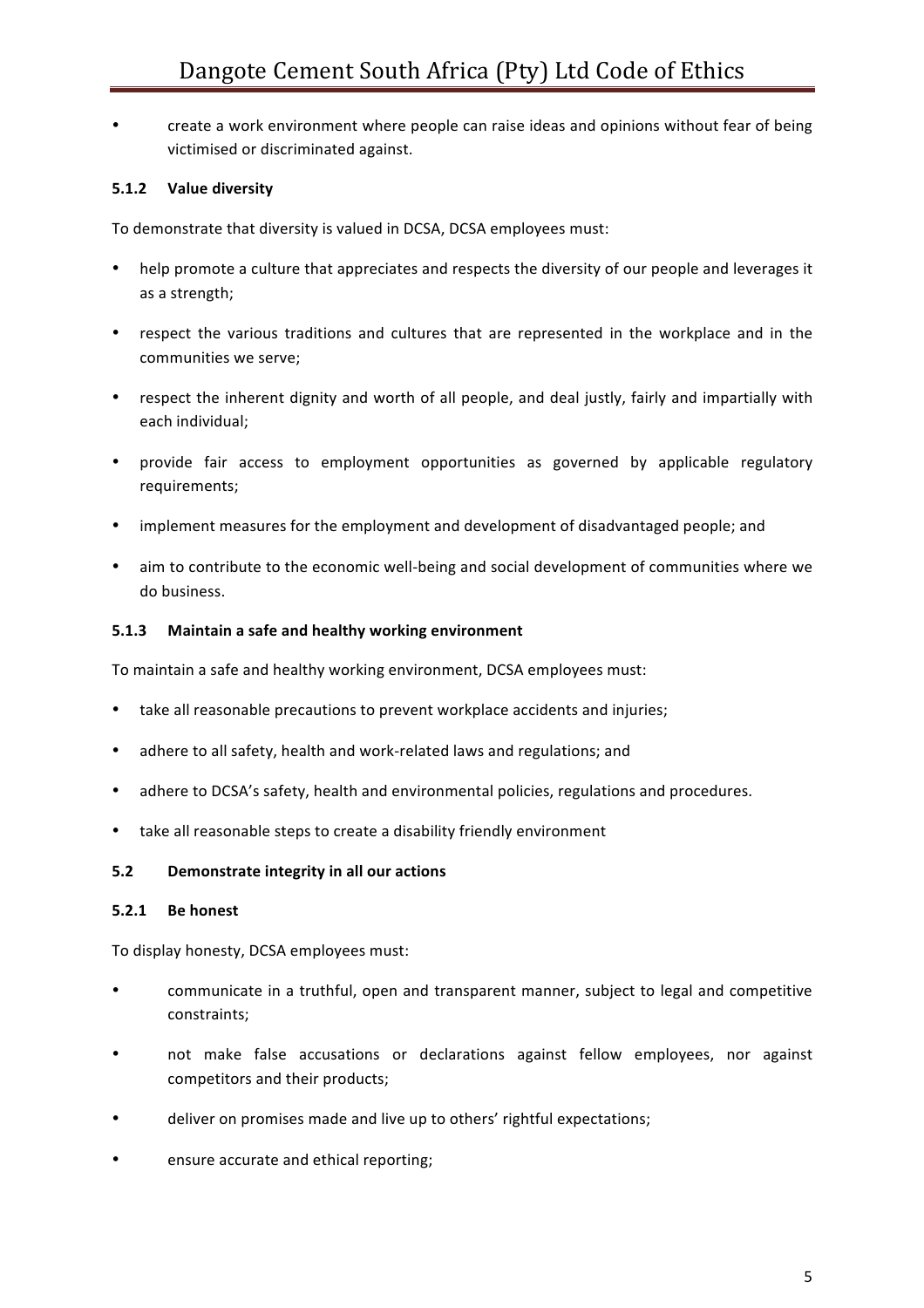- respect the confidentiality of DCSA's business and customer information;
- report ethical breaches promptly and, if you are a member of DCSA management, ensure that appropriate management action is instituted;
- market DCSA's products and services accurately and disclose all relevant information; and
- not acquire confidential information about competitors by means of industrial espionage.

#### **5.2.2 Maintain confidentiality**

All persons employed by or acting on behalf of DCSA must:

- ensure that information is only disclosed to those who have a legitimate right of access to it or who are entitled to have knowledge of it.
- ensure that confidential information is not being used to further any private interest, for personal gain, or to benefit a third party.
- ensure that customer-related information is not released to other parties without the written consent of the customer, unless its release is ordered in a properly issued subpoena, court order or any order/award in terms of any law.

#### **5.2.3** Take care with competitor intelligence

DCSA uses recognised market surveys and other research methods. Employees may, however, never use such information to publicly discredit a competitor.

#### **5.2.4** Keep advertising, communication and business proposals honest

DCSA employees must accurately represent DCSA's capabilities, qualifications and resources in all forms of advertising, communication and business proposals.

- Pieter Fourie, CEO handles all liaisons with the media.
- The Commercial Department handles all issues concerning DCSA's corporate identity and branding.

#### **5.2.5** Accept and give gifts, entertainment and financial contributions responsibly

#### **5.2.5.1 Business courtesies for relationship building**

Business courtesies, in any form:

- must be ethical and proper in all respects.
- may not be offered or accepted if they could result in any unfair advantage and/or jeopardise DCSA and its reputation in any way.
- may be accepted or offered if the following conditions are met: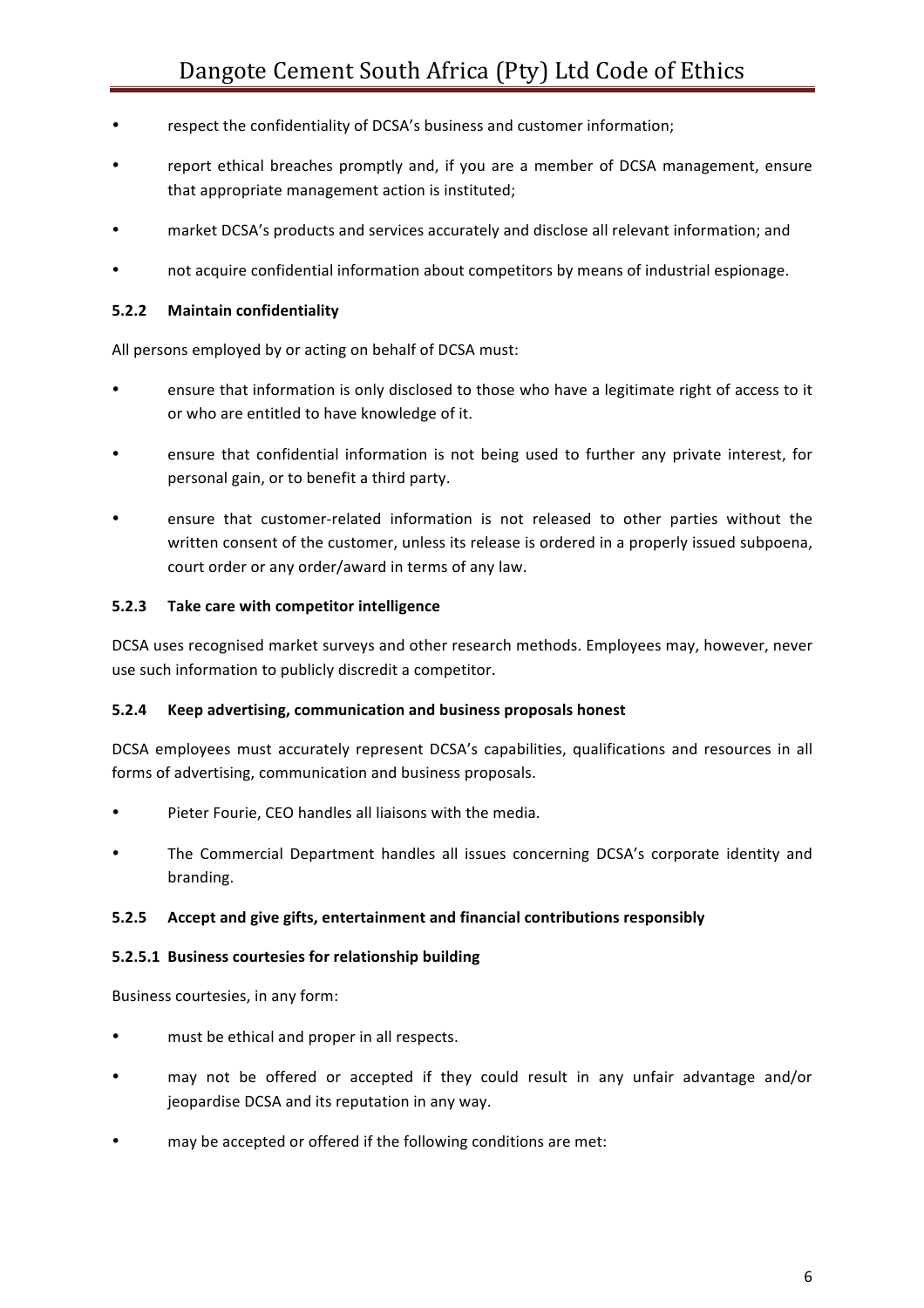- The business courtesy does not violate any law, rule, regulation and standard of conduct, or knowingly violate the code of DCSA, or the recipient's employer and/or the organisation the recipient represents.
- The business courtesy is nominal  $-$  it is not extravagant or lavish.
- The same recipient does not receive such a courtesy frequently or regularly.

# **5.2.5.2 Gifts and gratuities**

Employees may offer or accept gifts and/or gratuities of nominal value, such as promotional items (items bearing engraved logos or company emblems and/or commemorative items), only if the following conditions are met:

- They disclose the giving or acceptance of the gift or gratuity to higher levels of management.
- They do not accept or give a non-charitable gift or gratuity of cash or the equivalent of cash (for instance, a gift voucher). This is not permitted.
- The gift or gratuity does not violate any law, regulation or standard of conduct or code of the recipient's employer and/or the organisation the recipient represents.
- Offering or accepting the gift or gratuity may not result in any unfair advantage to the recipient or the recipient's family, friends or associates, or to the giver of the gift or gratuity. It may also not jeopardise DCSA and its reputation in any way. The gift or gratuity, or the circumstances in which it is given, must not be able to cause embarrassment to DCSA or the recipient's employer and/or the organisation the recipient represents.
- If employees wish to offer officials from any sphere of government any gifts or entertainment, or receive any from them in excess of R500, they must obtain prior approval and duly report the gifts or entertainment.
- Employees travelling outside South Africa must observe the thresholds applicable in the countries they visit.

#### **5.2.5.3 Register of gifts, gratuities and business courtesies**

All gifts, gratuities and business courtesies with a cash value of R500 or more must be recorded in a register maintained by the Company Secretary and must include the following:

- Your name and employee number if you are an employee who received or gave the gift or gratuity or offered/accepted the business courtesy.
- The name of the person and/or organisation from whom the gift/gratuity/business courtesy was received or to whom it was offered.
- The date the gift/gratuity/business courtesy was received or offered.
- The nature and extent of the gift/gratuity/business courtesy.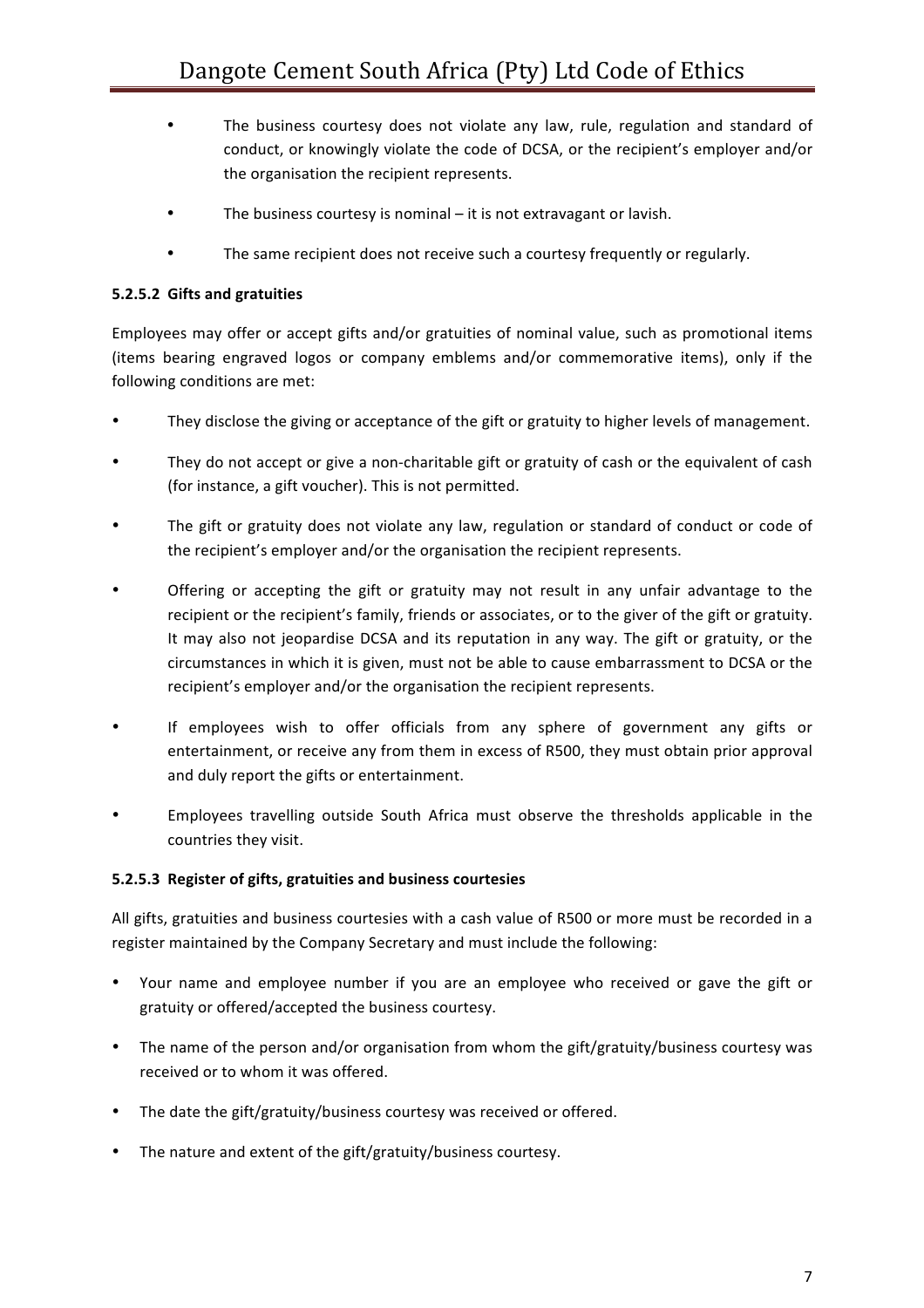- The estimated open-market value of the gift/gratuity/business courtesy.
- The circumstances under which the gift/gratuity/business courtesy was offered or accepted.
- The signature of the supervisor or line manager witnessing the acceptance declaration.
- The signature of the employee receiving or offering the gift/gratuity/business courtesy.

For control purposes, management must ensure that the Company Secretary periodically (at least once a month) reviews, initials and dates the register and that the Audit Department includes the register in its periodic audit programme (to be conducted at least once a year).

# **5.2.6** Avoid commissions and contingency fees

Employees should decline to receive or give any commission, goodwill and/or contingency fees to secure business, whether a percentage or brokerage.

The only exception is when these payments are made to bona fide established commercial or marketing agencies and/or are incurred as a result of legally enforceable agreements.

Where such an arrangement for payment is allowed, it must comply with sound standard practices and be in accordance with the professional codes of conduct that govern the relevant profession.

# **5.2.7** Get competitions and prizes from vendors approved

All competitions and prizes offered by internal and external vendors must be approved at the appropriate forums.

# **5.2.8** Contribute to outside organisations circumspectly

Employees or representatives of DCSA may not make or offer a financial contribution to any person or organisation with the intent to influence or attempt to influence a current or future decision to be made by such a person or organisation, or in return for the awarding of any contract or business to DCSA. 

# **5.2.9** Avoid conflicts of interest

Employees may not engage in any activity, practice, act or omission that conflicts with or may potentially be in conflict with the interests of DCSA, or its stakeholders, vendors and/or suppliers.

If there is doubt about the possibility of a conflict of interest, this should be cleared with line management beforehand.

Specific conduct provisions:

- During work time, if you are employed by or acting on behalf of DCSA, you should devote your attention, energy and abilities to the execution of your duties in the best interests of DCSA and in accordance with DCSA's procedures.
- You must have the prior written consent of your line manager on general management level before you may be directly employed, full-time or part-time, by any person or other business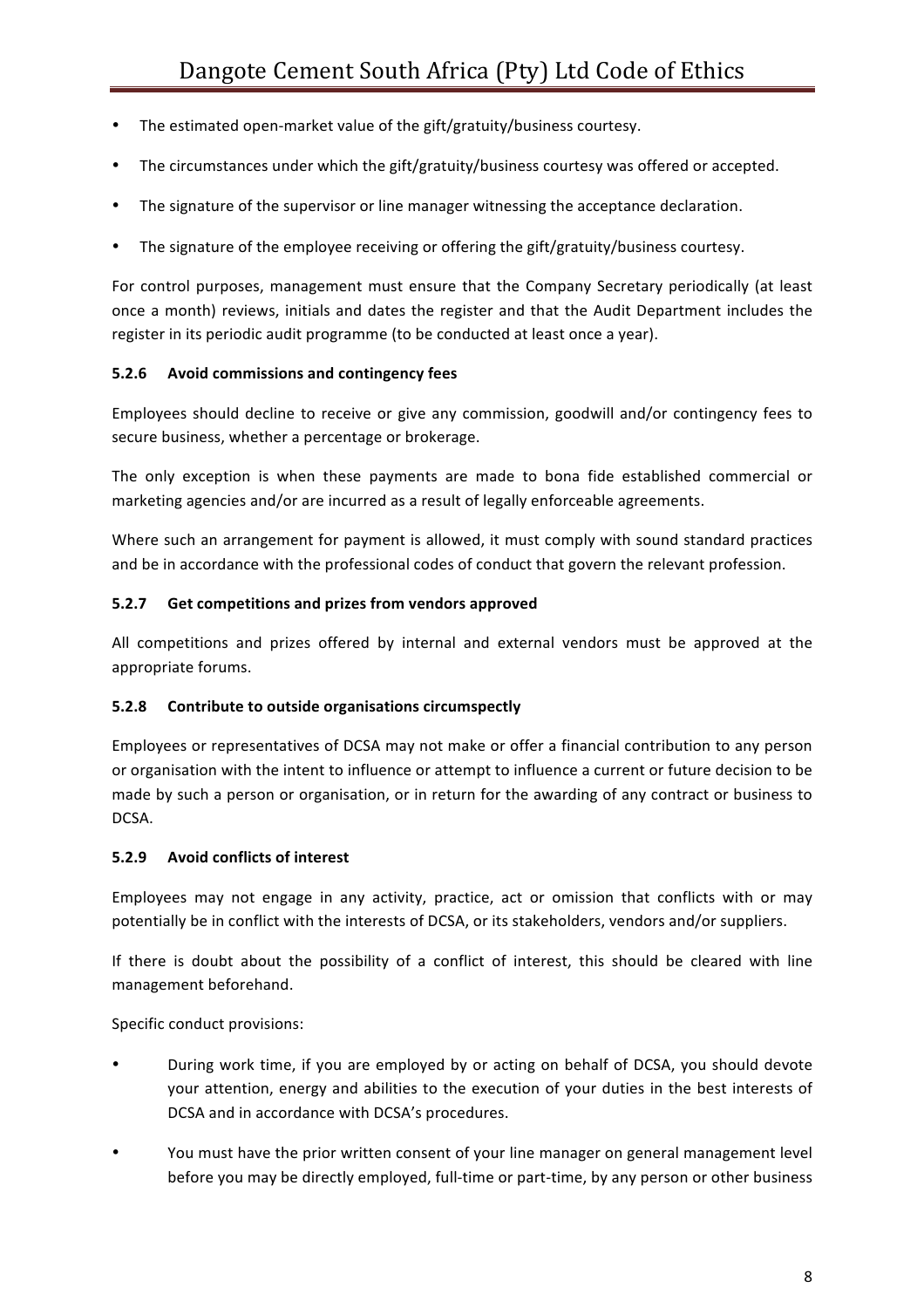concern. The same applies to performing any work for any third party, for which you are entitled to receive remuneration, either in cash or in kind.

- If you are employed by or acting on behalf of DCSA, you are required to disclose any intended or existing, direct and/or indirect, interest that you or your families have in any business undertaking that has a relationship with or competes with DCSA.
- It may be necessary to immediately discontinue or withdraw from such interests if these are considered to be in conflict with DCSA's interests.
- Involvement in any activity outside of normal working hours is acceptable, provided that such activity does not in any way constitute a breach of the law or creates reputation risk for DCSA.

# **5.2.10 Combat dishonest and criminal activities**

To combat dishonest and criminal activities, you, as a DCSA stakeholder, must:

- not commit theft of DCSA's property, and must report it;
- not commit fraud, and must report it;
- not commit corruption, including bribery, and must report it; and
- not commit insider trading, and must report it.

#### **5.2.11 Combat financial crime**

DCSA recognises the critical importance of protecting its integrity by managing risks arising from financial crime.

DCSA co-operates with the government and regulators to safeguard customers' accounts from fraud and to help combat organised financial crime.

Across all our operations, DCSA adheres to all relevant legislative requirements of the countries in which we operate.

#### **5.2.12** Trade in shares openly

All employees must adhere to the DCSA process on Employee Share Trading.

All employees must also declare all personal brokerage accounts.

Although speculative trading is prohibited, employees, are free to trade in any shares (including DCSA/DCSA shares) at any time, unless in possession of unpublished price-sensitive information (inside information). Trading while in possession of inside information is a criminal offence.

#### **5.2.13** Use DCSA's funds and resources correctly and adhere to DCSA's accounting practices

DCSA undertakes to conduct its business in accordance with the principles of sound business governance. Employees may use DCSA's funds and resources only for company-sanctioned activities.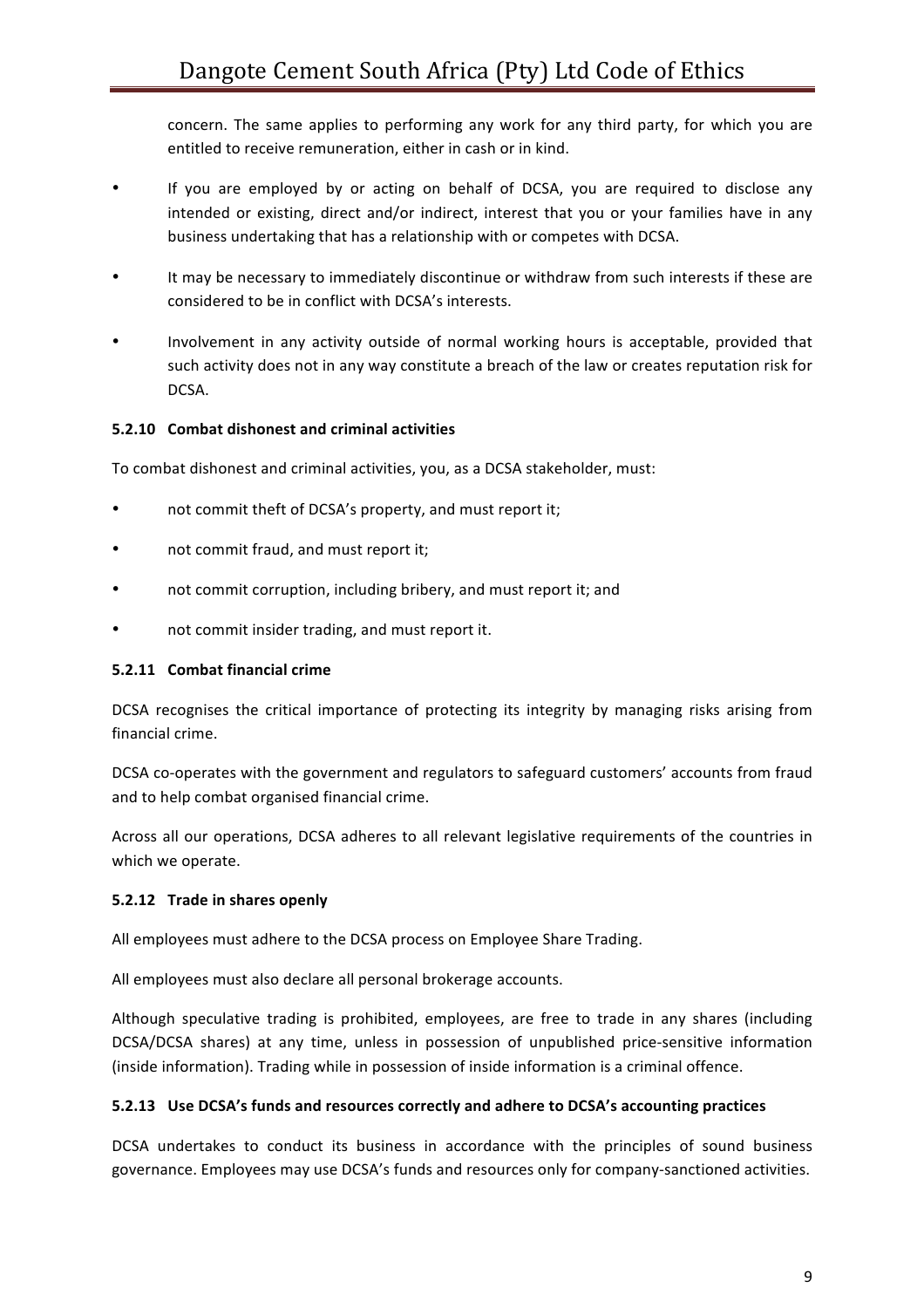Care must also be taken to use these funds and resources optimally and cost-effectively. DCSA's funds or resources may not be used for any illegal or unethical purpose.

Employees are responsible for accurately reporting expenses incurred and for assigning them to the proper expense accounts.

All funds and assets of DCSA must be properly recorded and maintained. Only true and accurate entries may be made in DCSA's books and records.

Financial records should accurately reflect the purpose for which funds were used.

# **5.2.14** Use company assets and systems correctly

Employees are responsible for safeguarding any DCSA (or customer) assets and systems under their control or accessed as part of their work. Assets can include funds, information, physical or intellectual property, and business development opportunities.

Misappropriation of assets, or misuse of DCSA systems, for example, sending inappropriate e-mails or accessing offensive websites, may lead to disciplinary action and may in certain cases constitute a criminal offence. 

Employees should not copy or distribute material that may infringe licensing agreements or copyright. 

# **5.2.15** Use DCSA's electronic equipment and communication resources correctly

DCSA places a high premium on its image and reputation, internally as well as externally. To maintain this, DCSA has compiled and implemented an Internet policy. Employees are responsible for familiarising themselves with the contents of these policies.

#### **5.3 Display leadership in all we do**

# **5.3.1** Act responsibly towards society

We believe that the biggest contribution DCSA can make to society is through operating a commercially successful business in a responsible way - delivering quality products and services to customers, providing jobs, careers and a good working environment for our employees, providing a good return to our shareholders (which benefits thousands of individuals whose pension funds are invested in our company), and managing our social and environmental impacts effectively. In this way we support the sustainable economic development and growth of the communities we serve.

We maintain a varied and substantial community investment programme.

# **5.3.2** Conserve the environment

Where possible, DCSA is committed to minimising adverse environmental impacts and to seeking opportunities to improve our performance. We take steps to identify, prioritise and manage our environmental risks, both direct (consumption and disposal of resources within our operations) and indirect (those arising through our supply chain or through the provision of finance or investment for other business or projects).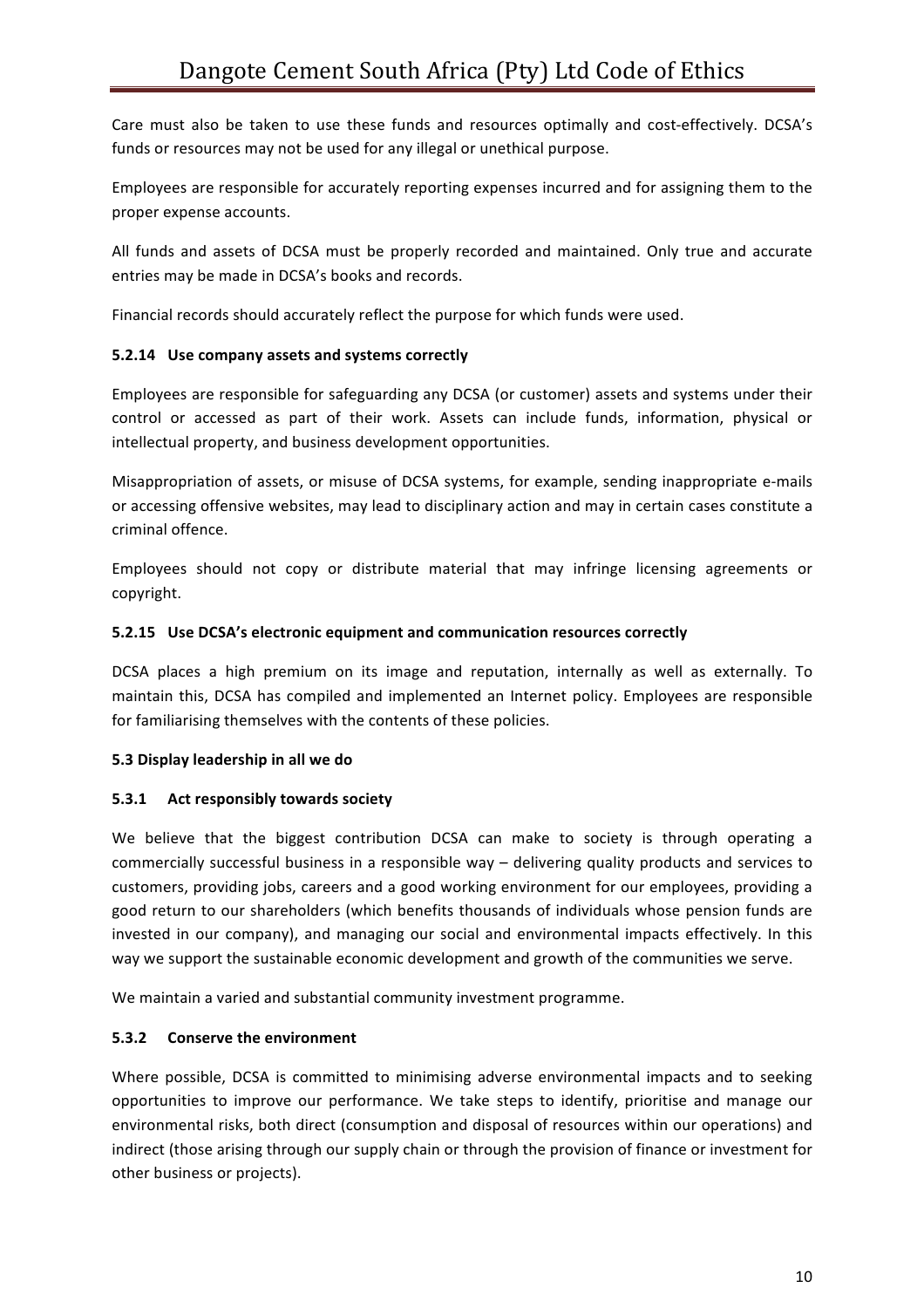# **5.3.3** Respect human rights

Although there is no definitive consensus on the boundaries of corporate responsibility in this area, we seek to operate in accordance with the Universal Declaration on Human Rights (UDHR) and take account of other internationally accepted human rights standards, such as the International Labour Organisation (ILO) conventions and treaties and the OECD Guidelines for Multinational Enterprises.

# **6. GUIDANCE AND REPORTING ETHICAL BREACHES**

DCSA provides safe and effective mechanisms for you to seek guidance or raise concerns.

If you believe that your own or another stakeholder's behaviour contravenes the standards of business conduct outlined in the code of ethics or our supporting policies, or if you have a genuine concern that something is not right, it is vital that you raise the matter immediately.

All concerns raised are taken seriously and fully investigated. The identity of employees who raise a concern will be kept confidential, and no stakeholder will be discriminated against as a result of raising an issue in good faith.

# **6.1** Seek guidance confidentially

If you are an employee and need advice or want to raise a concern about possible unethical or illegal conduct, you could speak to your line manager or the HR. If you do not feel comfortable about contacting your line manager, you may approach a DCSA senior manager or executive to guide you on a confidential basis. Employees who do not wish to take this route are encouraged to request confidential ethics advice from the Company Secretary.

The fact that you have sought guidance does not mean that you have reported the behaviour of concern. You must therefore always indicate clearly whether you are reporting concerns or seeking guidance 

"Confidentiality" means that the person you contacted will know your identity, but will not make it known to any other parties unless they have your permission or an overriding legal obligation to do so.

# **6.2** Report concerns confidentially or anonymously

Employees have the responsibility to report observed or suspected unethical behaviour promptly via Wisecall as follows:

- FreeCall: 0800-227-007
- Email: crimeline@wisecall.eu.com
- Website: www.wisecall.eu.com
- Postal Address: Wisecall Reporting Services

Free post number JHZ 1815

Helderkruin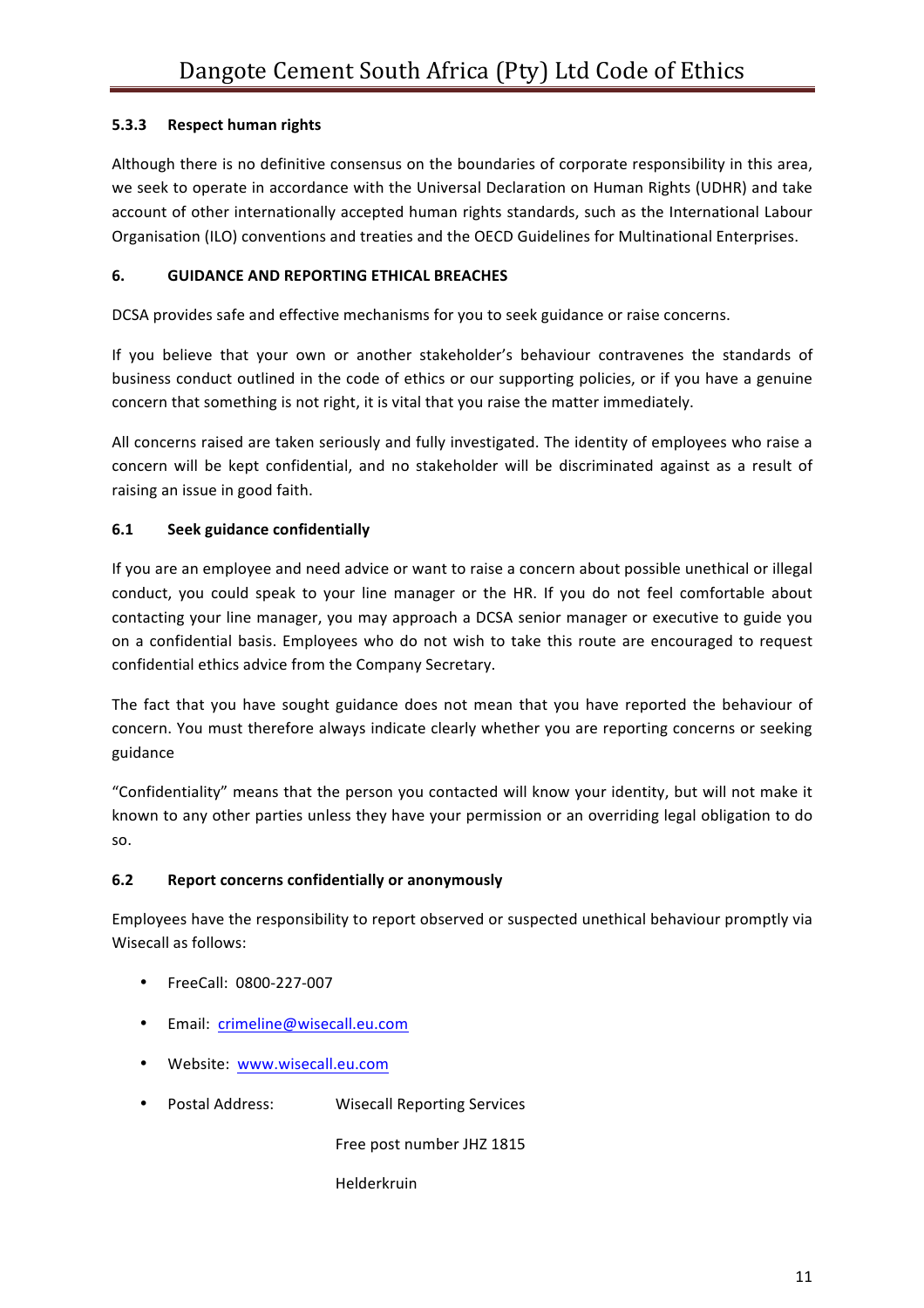# 1733

DCSA respects the right of individuals to retain their anonymity when reporting irregularities, if they wish to do so.

"Anonymity" means that you do not give your name when reporting unethical conduct. Please note, however, that it is your responsibility to ensure that you protect your anonymity when you make your report, as well as afterwards.

See DCSA's Whistle-blowing Policy for more information on this.

# **6.3** Responsibility to report

It is DCSA's responsibility to ensure that safe and effectively managed procedures are in place for you, as a stakeholder, to report unethical or illegal conduct.

As a DCSA stakeholder, especially if you are an employee, supplier or contractor, you have the responsibility to report unethical or illegal conduct, or to seek guidance when you are uncertain about ethical issues. The responsibility to report is particularly important in view of our efforts to combat criminal activities. (see paragraph 5.2.10. above on combating dishonest and criminal activities). 

If you are an employee and fail to honour your reporting obligations, you may be subject to disciplinary action, up to and including possible termination of employment and legal action.

If you are a supplier or contractor who fails to honour these obligations, you may face penalties, including termination of your contracts and legal action.

#### **7. GENERAL GUIDELINES FOR ETHICAL DECISION-MAKING**

DCSA requires from its employees a commitment to honesty, integrity and diligence when they conduct business on DCSA's behalf. If their conduct promotes DCSA's core values, they are doing the right thing.

When faced with an ethical dilemma, ask yourself:

- Is the action legal?
- Is it permitted by the conduct provisions of DCSA's code of ethics as well as other company policies and procedures?
- Is it fair to all who will be affected?
- Is it consistent with the DCSA values?
- How will it reflect on DCSA?
- How will I feel afterwards?
- Will I feel I have compromised DCSA?